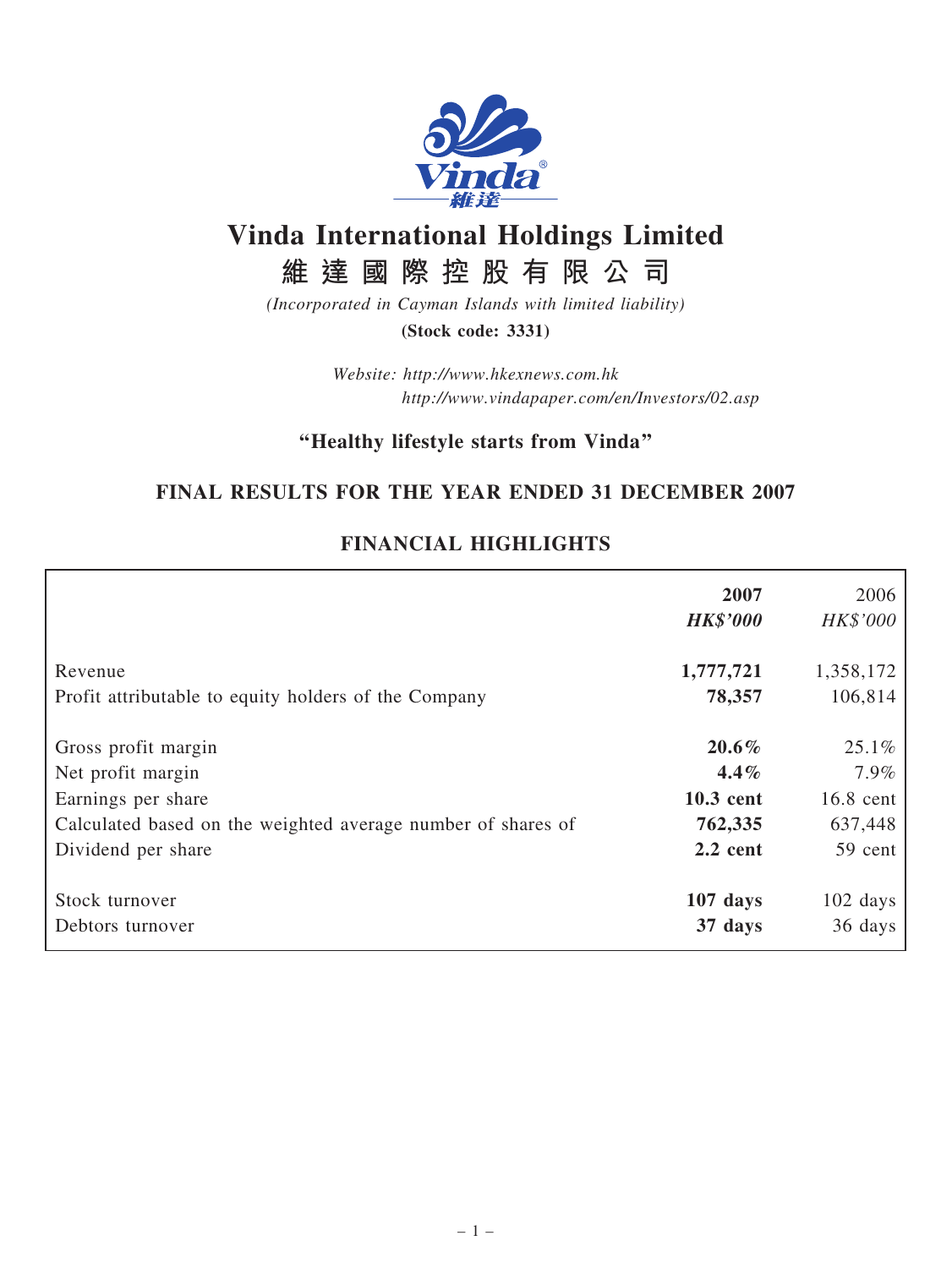# CONSOLIDATED INCOME STATEMENT

|                                                                                                                                     | For the year ended |                 |             |
|-------------------------------------------------------------------------------------------------------------------------------------|--------------------|-----------------|-------------|
|                                                                                                                                     |                    | 31 December     |             |
|                                                                                                                                     |                    | 2007            | 2006        |
|                                                                                                                                     | <b>Note</b>        | <b>HK\$'000</b> | HK\$'000    |
| Revenue                                                                                                                             | $\mathfrak{2}$     | 1,777,721       | 1,358,172   |
| Cost of sales                                                                                                                       | $\mathfrak{Z}$     | (1,411,775)     | (1,018,007) |
| Gross profit                                                                                                                        |                    | 365,946         | 340,165     |
| Selling and marketing costs                                                                                                         | $\mathfrak{Z}$     | (175, 162)      | (130, 277)  |
| Administrative expenses                                                                                                             | $\mathfrak{Z}$     | (78, 647)       | (62,029)    |
| Other income/(loss)                                                                                                                 |                    | 10,854          | 11,182      |
| <b>Operating profit</b>                                                                                                             |                    | 122,991         | 159,041     |
| Finance income                                                                                                                      |                    | 22,703          | 1,484       |
| Finance costs                                                                                                                       |                    | (50, 795)       | (46, 830)   |
| Finance costs – net                                                                                                                 | $\overline{4}$     | (28,092)        | (45, 346)   |
| Profit before income tax                                                                                                            |                    | 94,899          | 113,695     |
| Income tax expense                                                                                                                  | 5                  | (16, 542)       | (6,881)     |
| Profit for the year and attributable to equity                                                                                      |                    |                 |             |
| holders of the Company                                                                                                              |                    | 78,357          | 106,814     |
| Earnings per share for profit attributable to the equity<br>holders of the Company during the year<br>(expressed in HK\$ per share) |                    |                 |             |
| - basic                                                                                                                             | 6                  | $10.3$ cents    | 16.8 cents  |
| - diluted                                                                                                                           | 6                  | $10.3$ cents    | 16.8 cents  |
| <b>Dividend</b>                                                                                                                     | 7                  | 25,000          | 20,000      |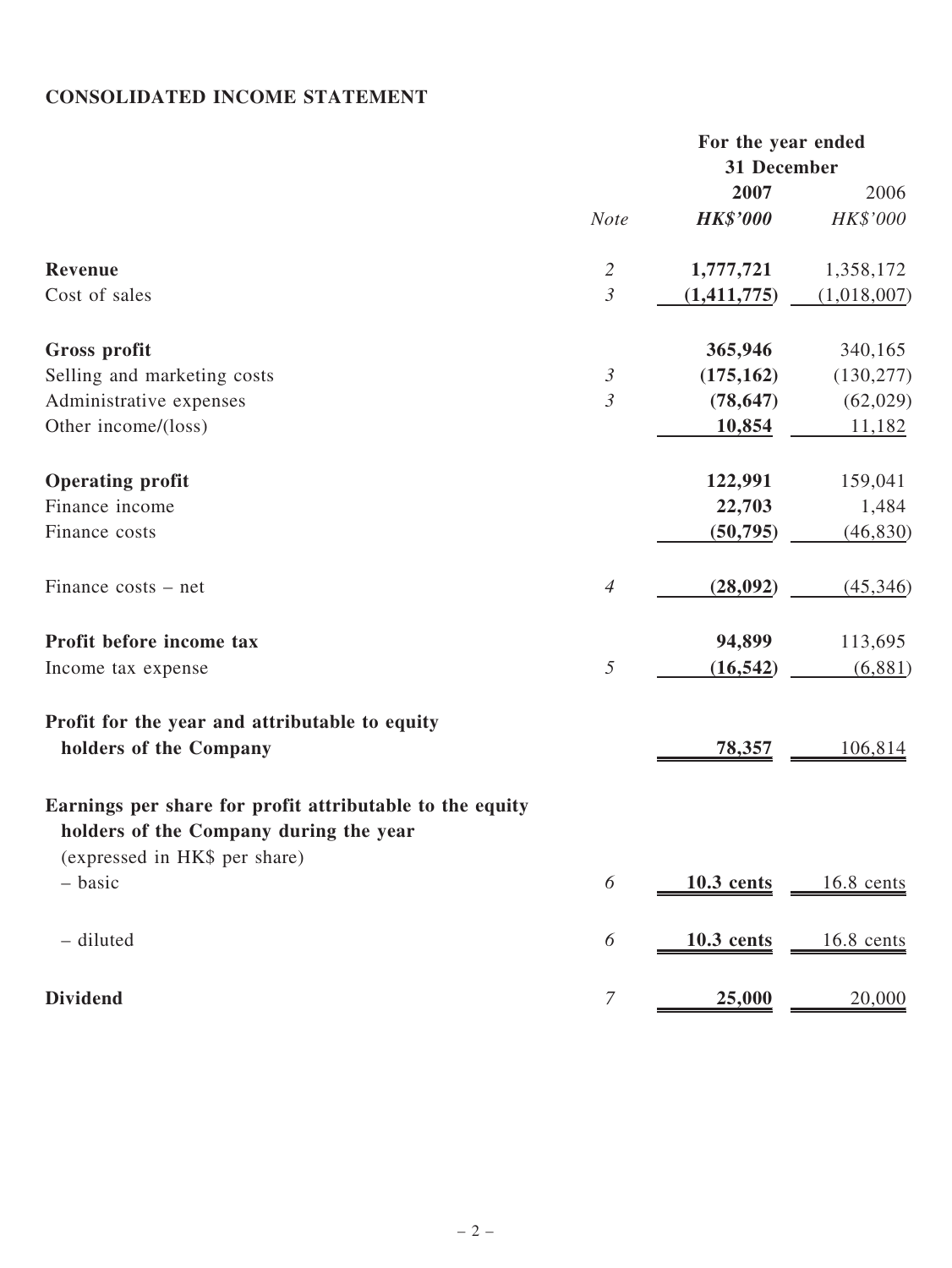# CONSOLIDATED BALANCE SHEET

|                                          |             | As at 31 December |           |
|------------------------------------------|-------------|-------------------|-----------|
|                                          |             | 2007              | 2006      |
|                                          | <b>Note</b> | <b>HK\$'000</b>   | HK\$'000  |
| <b>ASSETS</b>                            |             |                   |           |
| <b>Non-current assets</b>                |             |                   |           |
| Property, plant and equipment            |             | 1,391,200         | 985,396   |
| Leasehold land and land use rights       |             | 95,396            | 83,745    |
| Intangible assets                        |             | 2,966             | 2,912     |
| Deferred income tax assets               |             | <u>31,593</u>     | 23,243    |
|                                          |             | 1,521,155         | 1,095,296 |
| <b>Current assets</b>                    |             |                   |           |
| Inventories                              |             | 501,295           | 330,181   |
| Trade receivables                        | 8           | 192,163           | 149,861   |
| Other receivables and prepayments        |             | 53,334            | 54,956    |
| Due from related parties                 |             | 4,273             |           |
| Pledged bank deposits                    |             | 6,707             | 43,113    |
| Derivative financial instruments         |             | 132               | 341       |
| Cash and cash equivalents                |             | 252,081           | 61,557    |
|                                          |             | 1,009,985         | 640,009   |
| <b>Total assets</b>                      |             | 2,531,140         | 1,735,305 |
| <b>EQUITY</b>                            |             |                   |           |
| Capital and reserves attributable to the |             |                   |           |
| Company's equity holders                 |             |                   |           |
| Share capital                            |             | 90,384            | 4,251     |
| Share premium                            |             | 834,835           | 69,260    |
| Other reserves                           |             | 541,373           | 389,585   |
| <b>Total equity</b>                      |             | 1,466,592         | 463,096   |
|                                          |             |                   |           |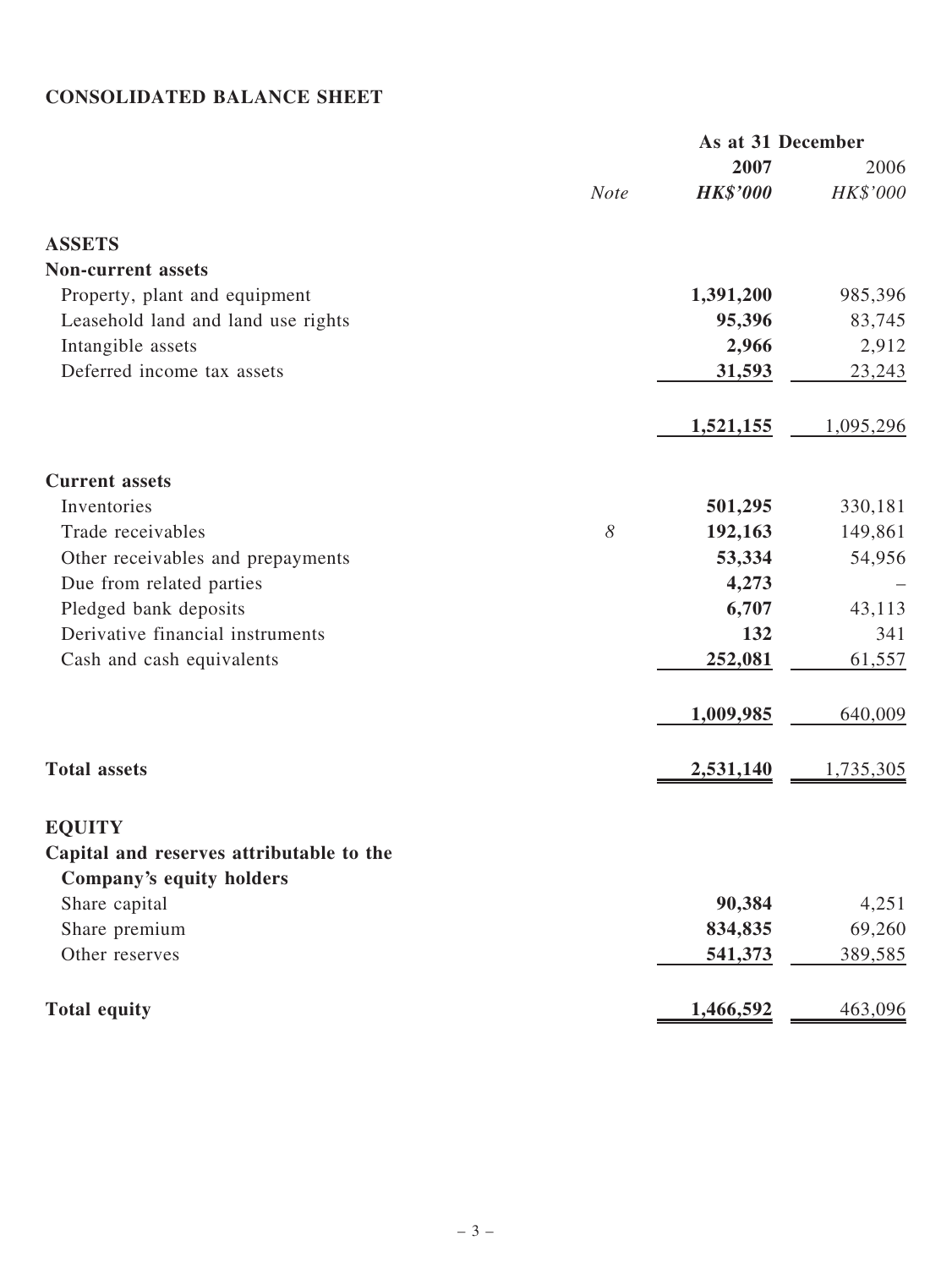# CONSOLIDATED BALANCE SHEET (continued)

|                                              | As at 31 December |                 |            |
|----------------------------------------------|-------------------|-----------------|------------|
|                                              |                   | 2007            | 2006       |
|                                              | <b>Note</b>       | <b>HK\$'000</b> | HK\$'000   |
| <b>LIABILITIES</b>                           |                   |                 |            |
| <b>Non-current liabilities</b>               |                   |                 |            |
| <b>Borrowings</b>                            |                   | 308,639         | 192,413    |
| Deferred government grants                   |                   | 28,224          | 27,166     |
| Deferred income tax liabilities              |                   | 870             | 788        |
|                                              |                   | 337,733         | 220,367    |
| <b>Current liabilities</b>                   |                   |                 |            |
| Trade payables                               | 9                 | 146,938         | 141,364    |
| Other payables and accrued expenses          |                   | 200,639         | 141,139    |
| Due to related parties                       |                   |                 | 187        |
| Dividends payable                            |                   |                 | 6,103      |
| <b>Borrowings</b>                            |                   | 345,535         | 735,350    |
| Current income tax liabilities               |                   | 33,703          | 27,699     |
|                                              |                   | 726,815         | 1,051,842  |
| <b>Total liabilities</b>                     |                   | 1,064,548       | 1,272,209  |
| TOTAL EQUITY AND LIABILITIES                 |                   | 2,531,140       | 1,735,305  |
| NET CURRENT ASSETS / (LIABILITIES)           |                   |                 |            |
|                                              |                   | 283,170         | (411, 833) |
| <b>TOTAL ASSETS LESS CURRENT LIABILITIES</b> |                   | 1,804,325       | 683,463    |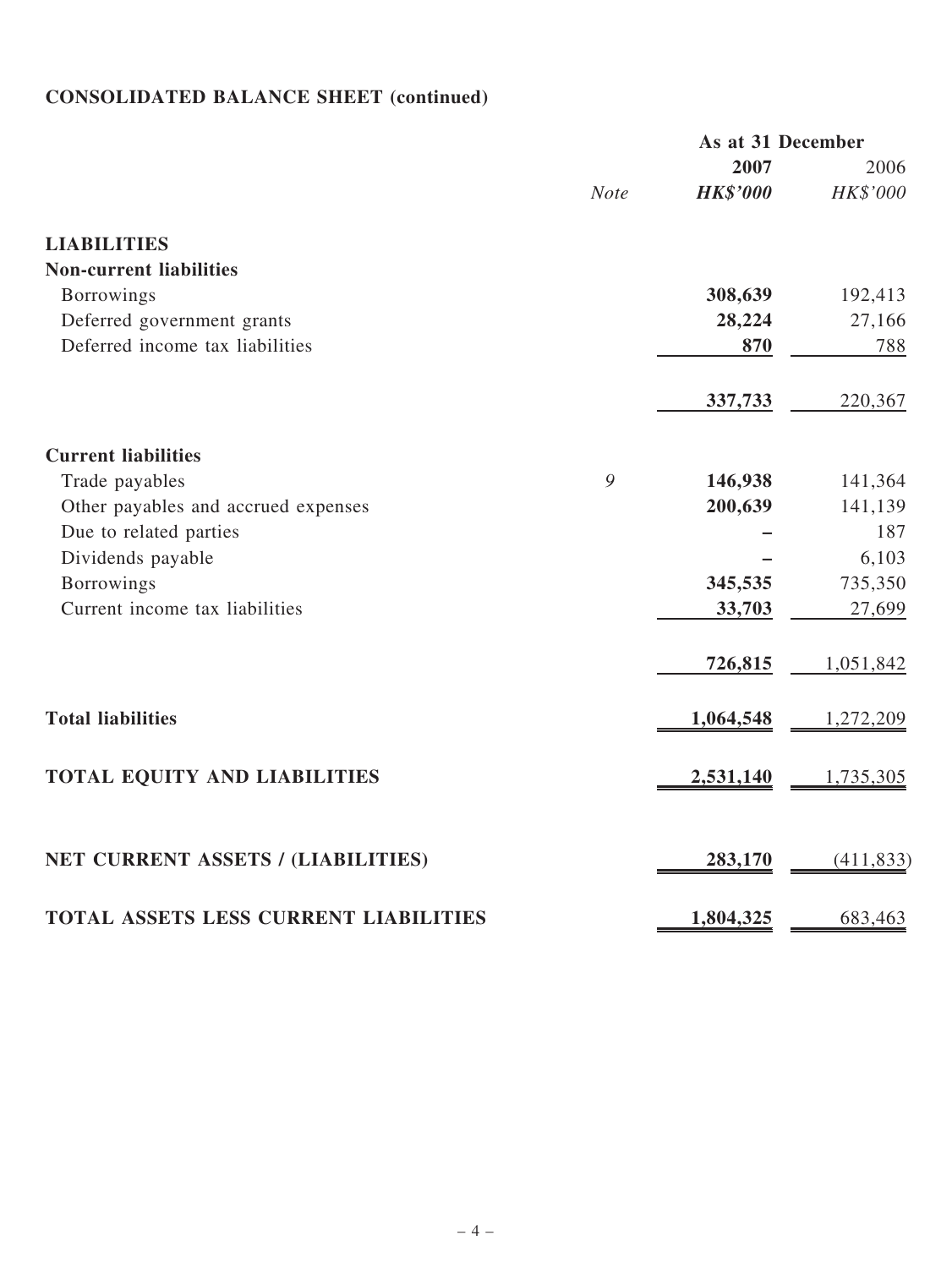# CONSOLIDATED STATEMENT OF CHANGES IN EQUITY

|                                                                            | Attributable to equity holders of the Company |                       |          |              |
|----------------------------------------------------------------------------|-----------------------------------------------|-----------------------|----------|--------------|
|                                                                            | <b>Share</b>                                  | <b>Share</b>          | Other    |              |
|                                                                            | capital                                       | premium               | reserves | <b>Total</b> |
|                                                                            | HK\$'000                                      | HK\$'000              | HK\$'000 | HK\$'000     |
| <b>Balance at 1 January 2006</b>                                           | 4,168                                         | 69,343                | 267,503  | 341,014      |
| Income recognised directly in equity                                       |                                               |                       |          |              |
| - currency translation differences                                         |                                               |                       | 15,268   | 15,268       |
| Profit for the year                                                        |                                               |                       | 106,814  | 106,814      |
| Total recognised income for 2006                                           |                                               |                       | 122,082  | 122,082      |
| Issue of ordinary shares                                                   | 83                                            | 19,917                |          | 20,000       |
| Dividend                                                                   |                                               | (20,000)              |          | (20,000)     |
| <b>Balance at 31 December 2006</b>                                         | 4,251                                         | 69,260                | 389,585  | 463,096      |
| <b>Balance at 1 January 2007</b>                                           | 4,251                                         | 69,260                | 389,585  | 463,096      |
| Income recognised directly in equity<br>- currency translation differences |                                               |                       | 73,431   | 73,431       |
| Profit for the year                                                        |                                               |                       | 78,357   | 78,357       |
| Total recognised income for 2007                                           |                                               |                       | 151,788  | 151,788      |
| Issue of ordinary shares                                                   | 26,622                                        | 850,086               |          | 876,708      |
| Conversion of share premium to increase                                    |                                               |                       |          |              |
| capital<br>Dividend                                                        | 59,511                                        | (59, 511)<br>(25,000) |          | (25,000)     |
| <b>Balance at 31 December 2007</b>                                         |                                               |                       |          |              |
|                                                                            | 90,384                                        | 834,835               | 541,373  | 1,466,592    |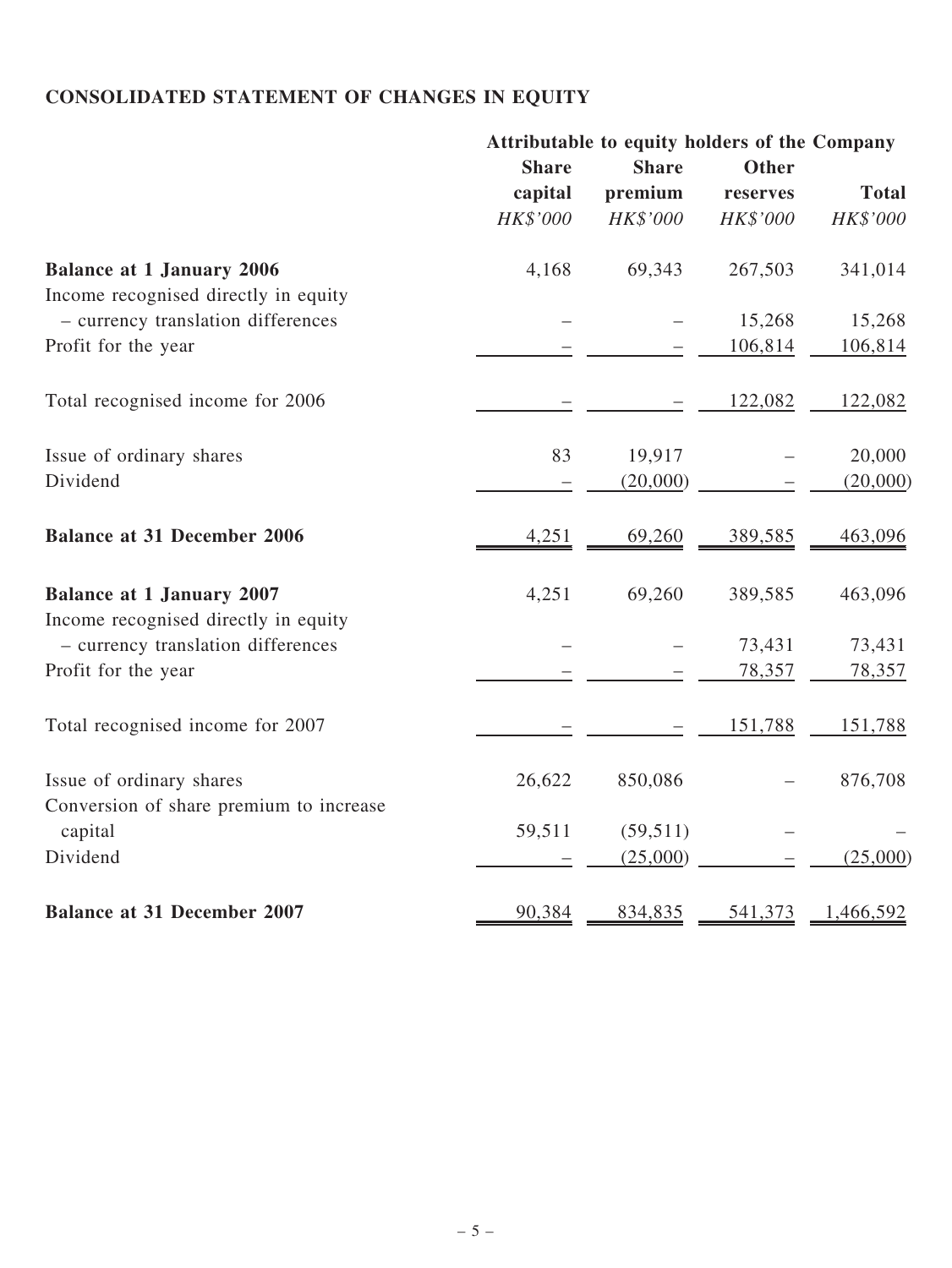# CONSOLIDATED CASH FLOW STATEMENT

|                                                         | For the year ended |             |
|---------------------------------------------------------|--------------------|-------------|
|                                                         | 31 December        |             |
|                                                         | 2007               | 2006        |
|                                                         | <b>HK\$'000</b>    | HK\$'000    |
| Cash flows from operating activities                    |                    |             |
| Cash generated from operations                          | 10,117             | 50,786      |
| Interest paid                                           | (59, 374)          | (47, 552)   |
| Income tax paid                                         | (20, 433)          | (27, 881)   |
| Net cash used in operating activities                   | (69, 690)          | (24, 647)   |
| Cash flows from investing activities                    |                    |             |
| Purchase of property, plant and equipment               | (348, 021)         | (278, 810)  |
| Proceeds from disposal of property, plant and equipment | 133                | 13,542      |
| Payment for leasehold land and land use rights          | (8,760)            | (10, 941)   |
| Purchase of intangible assets                           | (255)              | (51)        |
| Interest received                                       | 9,929              | 1,484       |
| Net cash used in investing activities                   | (346, 974)         | (274, 776)  |
| Cash flows from financing activities                    |                    |             |
| Proceeds from issuance of ordinary shares, net          | 881,416            | 20,000      |
| Interest received on IPO subscription deposits          | 12,774             |             |
| Proceeds from government grants                         |                    | 18,150      |
| Proceeds from borrowings                                | 1,585,423          | 1,967,294   |
| Repayments of borrowings                                | (1,915,663)        | (1,668,160) |
| Decrease/(increase) in pledged bank deposits            | 36,406             | (18, 224)   |
| Decrease in amounts due to related parties              | (187)              | (1, 530)    |
| Dividends paid to the Company's equity holders          | (31, 103)          | (20, 397)   |
| Net cash generated from financing activities            | 569,066            | 297,133     |
| Net increase/(decrease) in cash and cash equivalents    | 152,402            | (2,290)     |
| Effect of foreign exchange rate changes                 | 38,122             | 15,268      |
| Cash and cash equivalents, beginning of the year        | 61,557             | 48,579      |
| Cash and cash equivalents, end of the year              | 252,081            | 61,557      |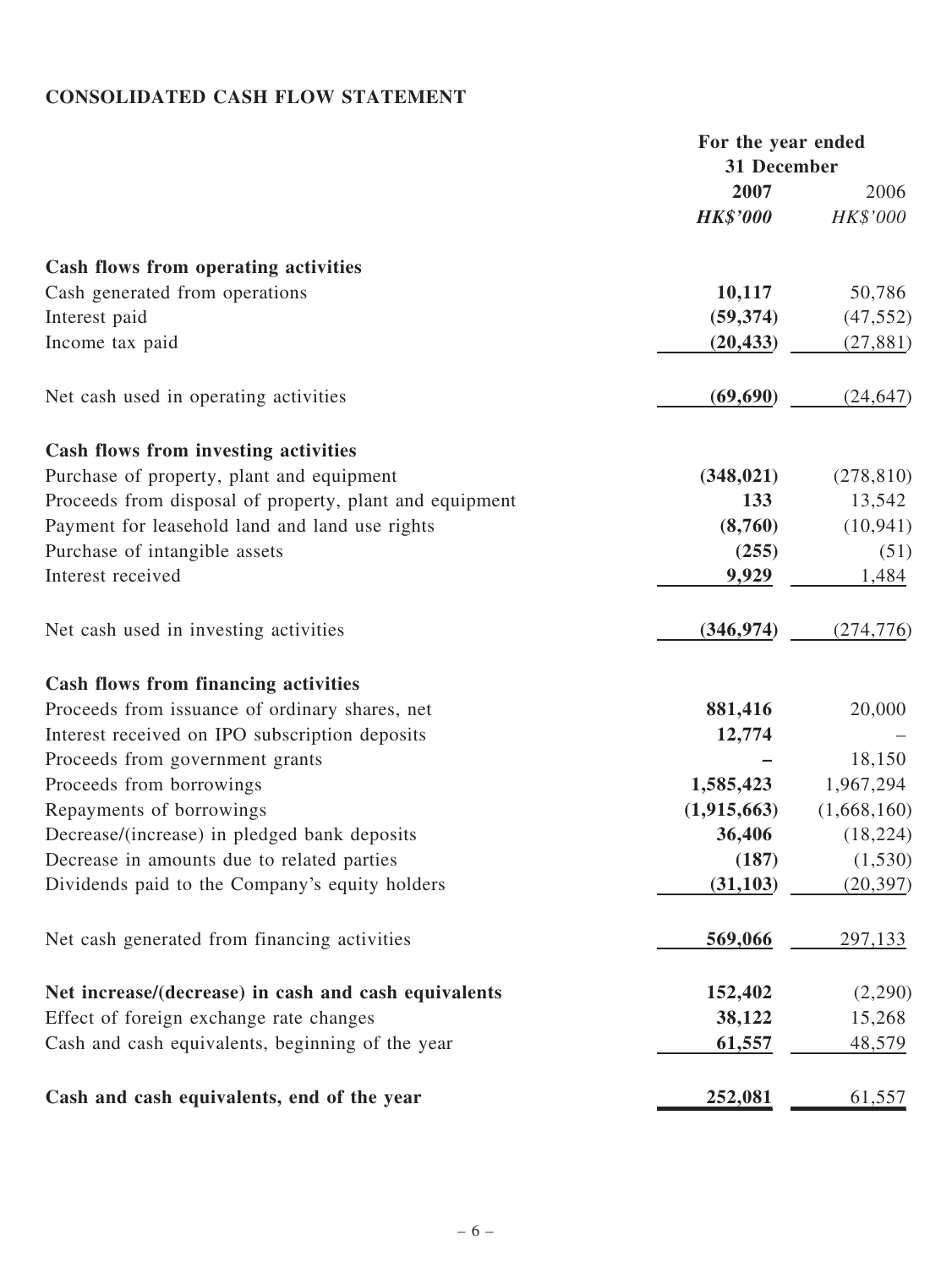#### NOTES TO THE CONSOLIDATED FINANCIAL STATEMENTS

#### 1 Basis of preparation

The consolidated financial statements of the Group have been prepared in accordance with Hong Kong Financial Reporting Standards (''HKFRS''). The consolidated financial statements have been prepared under the historical cost convention, as modified by the revaluation of investment properties and financial assets and financial liabilities (including derivative instruments) at fair value through profit or loss.

(a) Standards, amendments and interpretations to existing standards that are not yet effective and have not been early adopted by the Group.

The following standards, amendments and interpretations to existing standards have been published that are mandatory for the Group's accounting periods beginning on or after 1 January 2008 or later periods that the Group has not early adopted:

- . HKAS 1 (Revised), ''Presentation of Financial Statements'' (effective from 1 January 2009);
- . HKAS 23 (Amendment), ''Borrowing costs'' (effective for annual periods beginning on or after 1 January 2009);
- . HKAS 27 (Revised) ''Consolidated and Separate Financial Statements'' (effective from annual period beginning on or after 1 July 2009);
- . HKFRS 3 (Revised) ''Business Combination'' (effective for business combinations with acquisition date on or after the beginning of the first annual reporting period beginning on or after 1 July 2009); and
- . HKFRS 8, ''Operating segments'' (effective for annual periods beginning on or after 1 January 2009).
- (b) Interpretation to existing standards that are not yet effective and not relevant for the Group's operations.

The following interpretations to existing standards have been published that are mandatory for the Group's accounting periods beginning on or after 1 March 2007 or later periods but are not relevant for the Group's operations:

- . HKAS 32 and HKAS 1 Amendments ''Puttable Financial Instruments and Obligations Arising on Liquidation'' (effective from 1 January 2009);
- . HKFRS 2 Amendment ''Share-based Payment Vesting Conditions and Cancellations'' (effective from 1 January 2009);
- . HK(IFRIC)-Int 11, ''HKFRS 2 Group and Treasury Share Transactions'' (effective for annual periods beginning on or after 1 March 2007);
- . HK(IFRIC)-Int 12, ''Service concession arrangements'' (effective for annual periods beginning on or after 1 January 2008);
- . HK(IFRIC)-Int 13, ''Customer loyalty programmes'' (effective for annual periods beginning on or after 1 July 2008); and
- . HK(IFRIC)-Int 14, ''HKAS 19 The limit on a defined benefit asset, minimum funding requirements and their interaction'' (effective for annual periods beginning on or after 1 January 2008).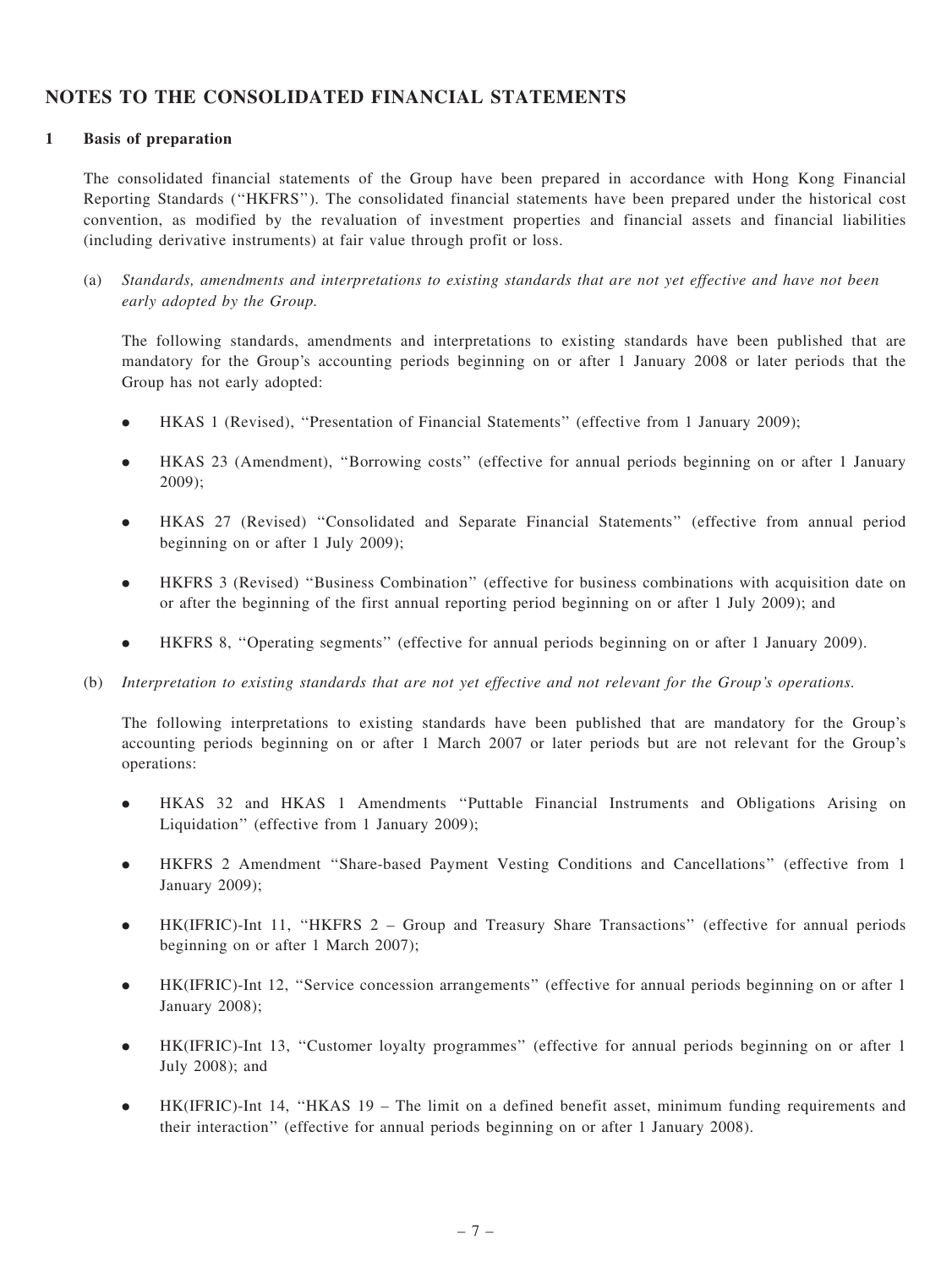(c) Standards, amendments and interpretations effective in 2007 but have no significant impact to the Group's operations.

The following standards, amendments and interpretations are mandatory for accounting periods beginning on or after 1 January 2007 but have no significant impact to the Group's operations:

- . HKFRS 7, ''Financial instruments: Disclosures'', and the complementary amendment to HKAS 1, ''Presentation of financial statements – Capital disclosures'', introduces new disclosures relating to financial instruments and does not have any impact on the classification and valuation of the Group's consolidated financial instruments, or the disclosures relating to taxation and trade and other payables, but require additional disclosure in relation to the Group's financial instruments;
- . HK(IFRIC)-Int 8, ''Scope of HKFRS 2'', requires consideration of transactions involving the issuance of equity instruments, where the identifiable consideration received is less than the fair value of the equity instruments issued in order to establish whether or not they fall within the scope of HKFRS 2. This interpretation does not have any impact on the Group's consolidated financial statements; and
- . HK(IFRIC)-Int 10, ''Interim financial reporting and impairment'', prohibits the impairment losses recognised in an interim period on goodwill and investments in equity instruments and in financial assets carried at cost to be reversed at a subsequent balance sheet date. This interpretation does not have any impact on the Group's consolidated financial statements.
- (d) Standards, amendments and interpretations effective in 2007 but not relevant for the Group's operations

The following standards, amendments and interpretations to published standards are mandatory for accounting periods beginning on or after 1 January 2007 but they are not relevant to the Group's operations:

- . HK(IFRIC)-Int 7, ''Applying the restatement approach under HKAS 29, Financial reporting in hyperinflationary economies''; and
- . HK(IFRIC)-Int 9, ''Re-assessment of embedded derivatives''.

#### 2 Segment information

The Group is principally engaged in the manufacture and sales of household consumable paper. Revenue is analysed as follows:

|                                                  | For the year ended |           |
|--------------------------------------------------|--------------------|-----------|
|                                                  | 31 December        |           |
|                                                  | 2007               | 2006      |
|                                                  | <b>HK\$'000</b>    | HK\$'000  |
| Sales of goods                                   | 1,683,533          | 1,288,335 |
| Sales of semi-finished goods and other materials | 94,188             | 69,837    |
| Total revenue                                    | 1,777,721          | 1,358,172 |

The Group is principally engaged in a single business segment. More than 90% of the Group's turnover and operating profit is earned within the People's Republic of China (the ''PRC'') and all major operating assets of the Group are located in the PRC. Therefore, no business segment or geographical segment is presented.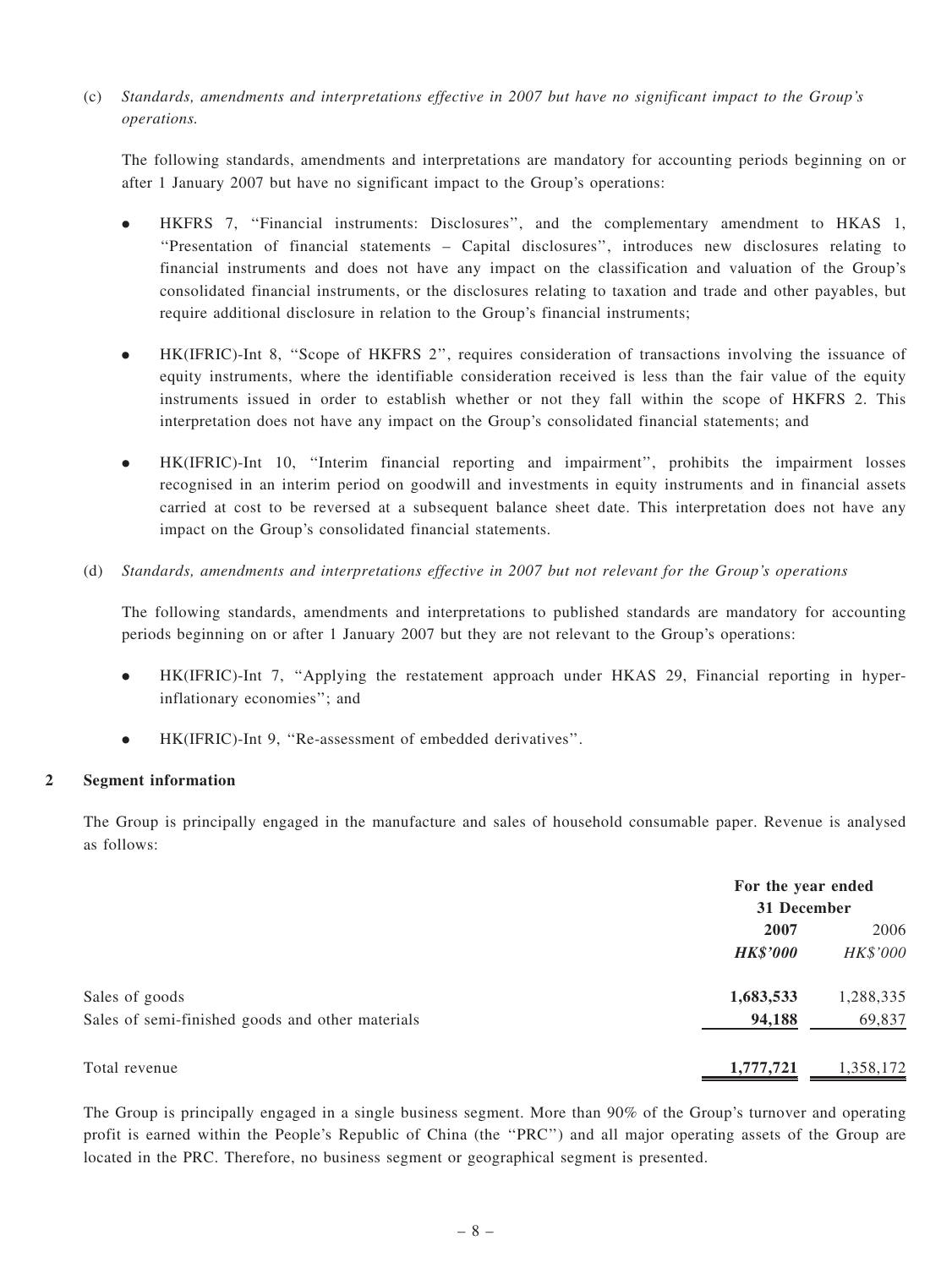## 3 Expenses by nature

|                                                                              | For the year ended<br>31 December |           |
|------------------------------------------------------------------------------|-----------------------------------|-----------|
|                                                                              | 2007                              | 2006      |
|                                                                              | <b>HK\$'000</b>                   | HK\$'000  |
| Staff costs                                                                  | 114,789                           | 91,187    |
| Depreciation of property, plant and equipment                                | 65,504                            | 57,140    |
| Provision for impairment of inventories                                      | 134                               | 844       |
| Amortisation of intangible assets                                            | 254                               | 213       |
| Amortisation of leasehold land and land use rights                           | 2,562                             | 2,904     |
| Transportation expenses                                                      | 79,066                            | 56,048    |
| Travel and office expenses                                                   | 8,538                             | 6,752     |
| Auditor's remuneration                                                       | 2,519                             | 3,404     |
| Material costs                                                               | 1,138,957                         | 847,280   |
| (Write-back of provision)/provision for impairment of receivables            | (717)                             | 1,009     |
| Utilities                                                                    | 98,674                            | 59,479    |
| Real estate tax, stamp duty and other taxes                                  | 4,070                             | 3,188     |
| Advertising costs                                                            | 15,480                            | 7,589     |
| Promotion fee                                                                | 54,047                            | 36,746    |
| Operating lease rental                                                       | 2,957                             | 1,767     |
| Bank charges                                                                 | 6,326                             | 4,139     |
| Other expenses                                                               | 72,424                            | 30,624    |
| Total cost of sales, selling and marketing costs and administrative expenses | 1,665,584                         | 1,210,313 |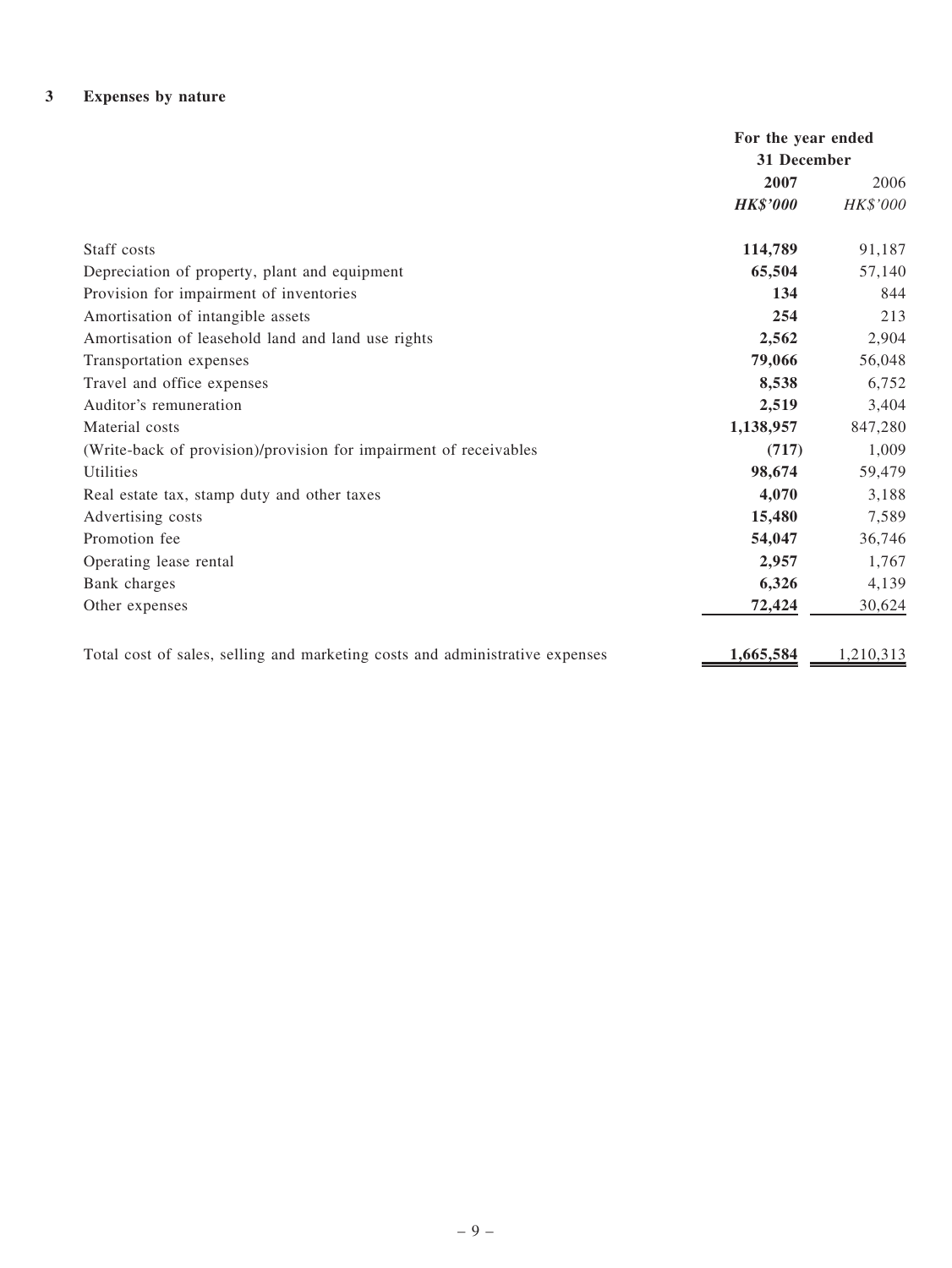#### 4 Financial costs – net

|                                                            | For the year ended<br>31 December |           |
|------------------------------------------------------------|-----------------------------------|-----------|
|                                                            | 2007                              | 2006      |
|                                                            | <b>HK\$'000</b>                   | HK\$'000  |
| Interest expense                                           |                                   |           |
| - bank borrowings                                          | (60, 812)                         | (47, 791) |
| - borrowings due to related parties                        |                                   | (146)     |
|                                                            | (60, 812)                         | (47, 937) |
| Less: Amounts capitalised in property, plant and equipment | 1,646                             |           |
|                                                            | (59, 166)                         | (47, 937) |
| Net foreign exchange transaction gain                      | 8,371                             | 1,107     |
| Finance costs                                              | (50, 795)                         | (46, 830) |
| Finance income                                             |                                   |           |
| - interest income on bank deposits                         | 9,929                             | 1,484     |
| - interest income on IPO subscription deposits             | 12,774                            |           |
|                                                            | 22,703                            | 1,484     |
| Net finance costs                                          | (28,092)                          | (45, 346) |

#### 5 Taxation

Hong Kong profits tax has been provided at the rate of 17.5% (2006: 17.5%) on the estimated assessable profit for the year. Taxation on overseas profits has been calculated on the estimated assessable profit for the year at the rates of taxation prevailing in the countries or regions in which the Group operates.

|                             |                 | For the year ended<br>31 December |  |
|-----------------------------|-----------------|-----------------------------------|--|
|                             | 2007            | 2006                              |  |
|                             | <b>HK\$'000</b> | HK\$'000                          |  |
| Current income tax          |                 |                                   |  |
| - Hong Kong profits tax     | 9,417           | 10,790                            |  |
| - PRC enterprise income tax | 14,366          | 10,625                            |  |
| - Overseas profits tax      | 93              | 273                               |  |
| Deferred income tax         | (7, 334)        | (14, 807)                         |  |
|                             | 16,542          | 6,881                             |  |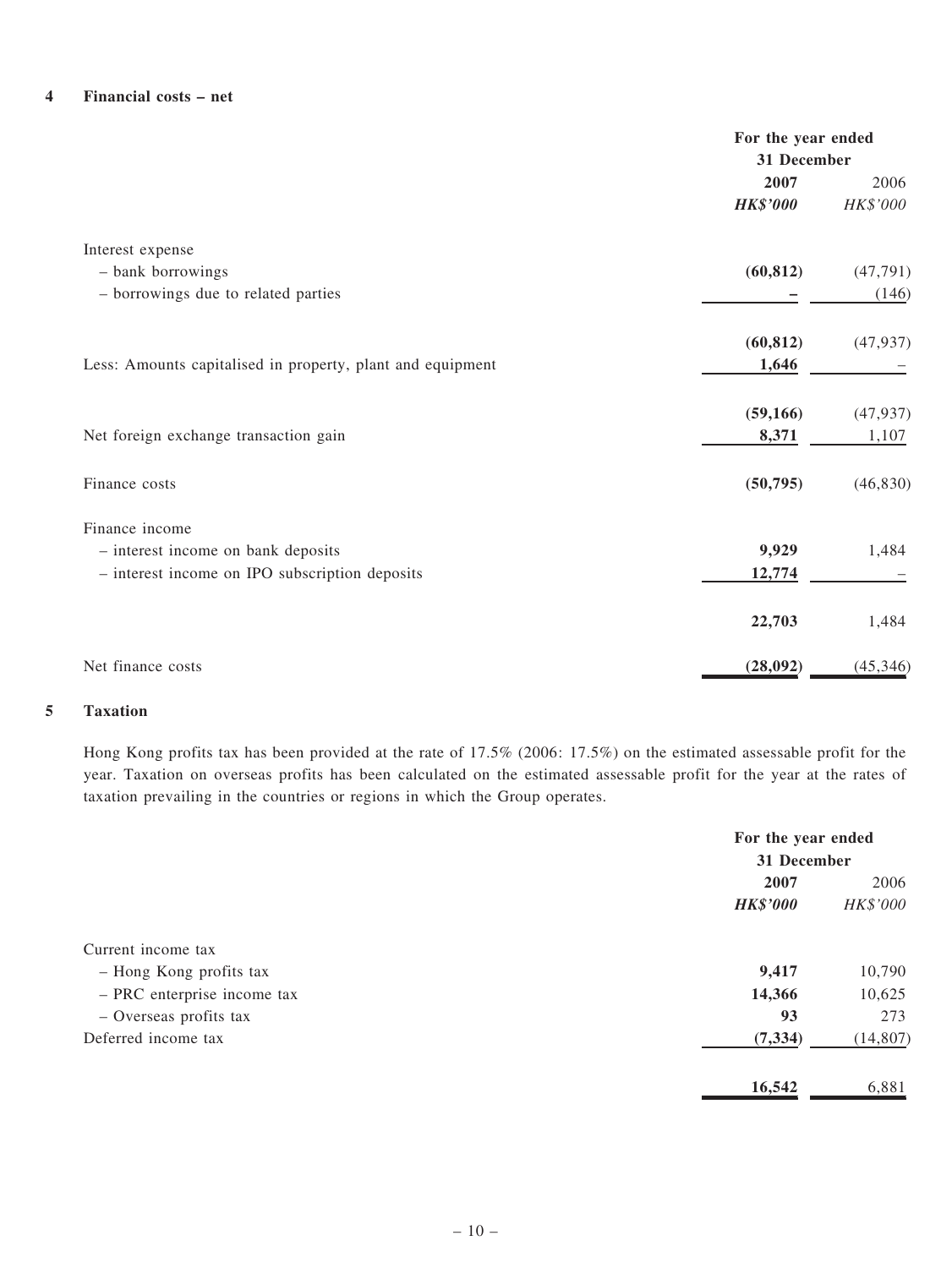#### 6 Earnings per share

#### (a) Basic

Basic earnings per share is calculated by dividing the profit attributable to equity holders of the Company by the weighted average number of ordinary shares in issue during the year.

|                                                             | For the year ended<br>31 December |                  |
|-------------------------------------------------------------|-----------------------------------|------------------|
|                                                             | 2007<br><b>HK\$'000</b>           | 2006<br>HK\$'000 |
| Profit attributable to equity holders of the Company (HK\$) | 78,357                            | 106,814          |
| Weighted average number of ordinary shares in issue         | 762,335                           | 637,448          |
| Basic earnings per share (HK\$ per share)                   | $10.3$ cents                      | $16.8$ cents     |

#### (b) Diluted

Diluted earnings per share is calculated by adjusting the weighted average number of ordinary shares outstanding to assume conversion of all diluted potential ordinary shares.

During the years ended 31 December 2007 and 2006, there were no potential dilutive ordinary shares outstanding.

#### 7 Dividend

|                                                                    | For the year ended |          |
|--------------------------------------------------------------------|--------------------|----------|
|                                                                    | 31 December        |          |
|                                                                    | 2007               | 2006     |
|                                                                    | <b>HK\$'000</b>    | HK\$'000 |
| Interim, declared, of HK\$0.59 (2006: HK\$0.48) per ordinary share | 25,000             | 20,000   |

At a meeting held on 26 March 2007, the Board proposed an interim dividend in respect of the year ended 31 December 2006 of HK\$25,000,000, representing HK\$0.59 per ordinary share. Such interim dividend was paid during the year ended 31 December 2007.

At a meeting held on 18 April 2008, the Board proposed a final dividend in respect of the year ended 31 December 2007 of HK\$19,884,517, representing HK2.2 cents per ordinary share. This proposed dividend is not reflected as a dividend payable in these consolidated financial statements, but will be reflected as an appropriation of retained earnings during the year ending 31 December 2008.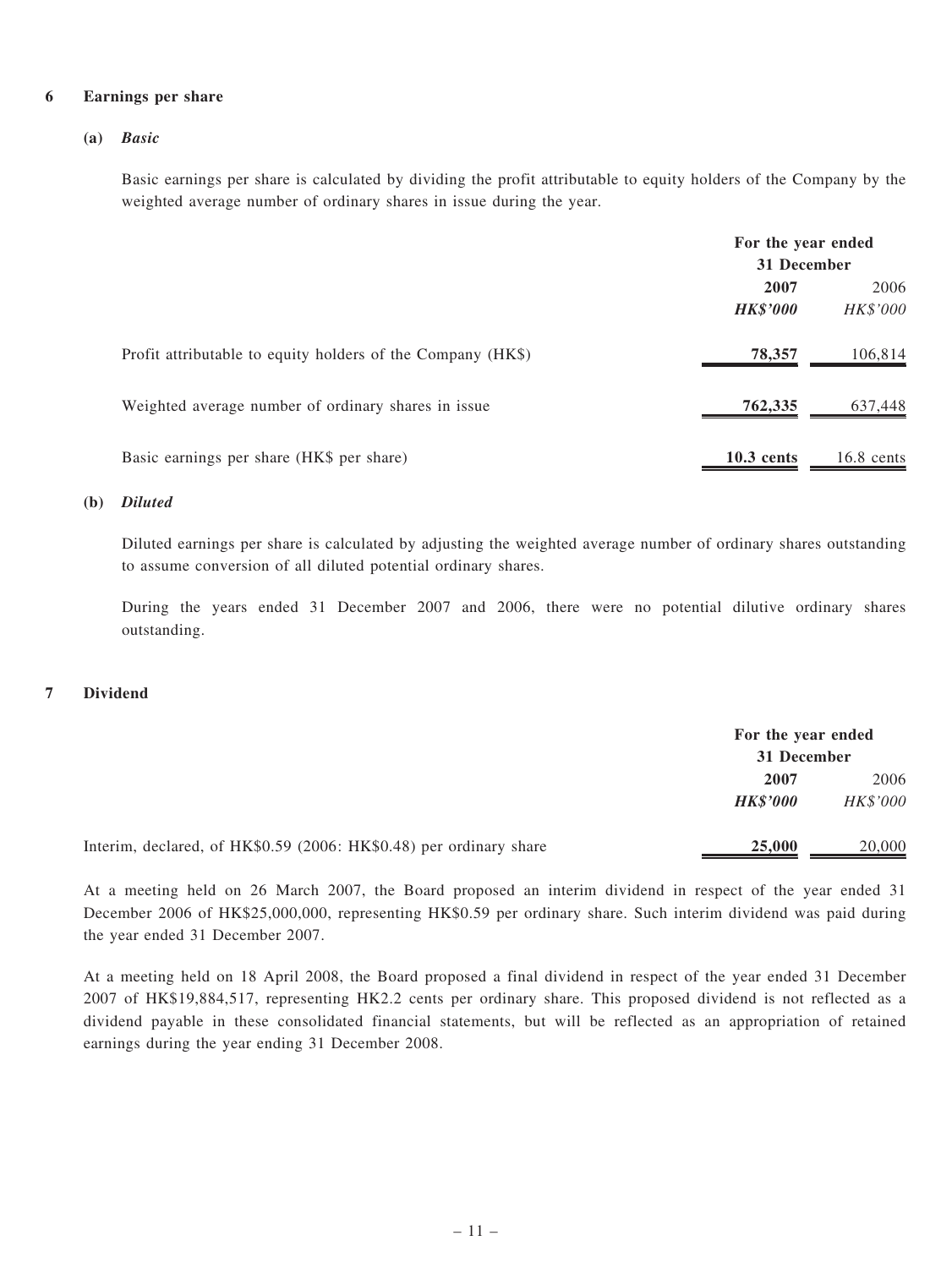#### 8 Trade receivables

Customers are generally granted with credit terms ranging from 30 to 90 days.

Ageing analyses of trade receivables of the Group as at 31 December 2007 and 2006 are as below:

|                       | As at 31 December |          |
|-----------------------|-------------------|----------|
|                       | 2007              | 2006     |
|                       | <b>HK\$'000</b>   | HK\$'000 |
| Within 3 months       | 183,276           | 142,674  |
| 4 months to 6 months  | 8,792             | 6,649    |
| 7 months to 12 months | 95                | 538      |
|                       | 192,163           | 149,861  |

#### 9 Trade payables

The credit period granted by the creditors generally ranged from 30 to 90 days. Ageing analyses of trade payables as at 31 December 2007 and 2006 are as follows:

|                       | As at 31 December |          |
|-----------------------|-------------------|----------|
|                       | 2007              | 2006     |
|                       | <b>HK\$'000</b>   | HK\$'000 |
| Within 3 months       | 127,862           | 137,138  |
| 4 months to 6 months  | 16,136            | 2,145    |
| 7 months to 12 months | 113               | 211      |
| 1 year to 2 years     | 1,193             | 192      |
| 2 years to 3 years    | 63                | 38       |
| Over 3 years          | 1,571             | 1,640    |
|                       | 146,938           | 141,364  |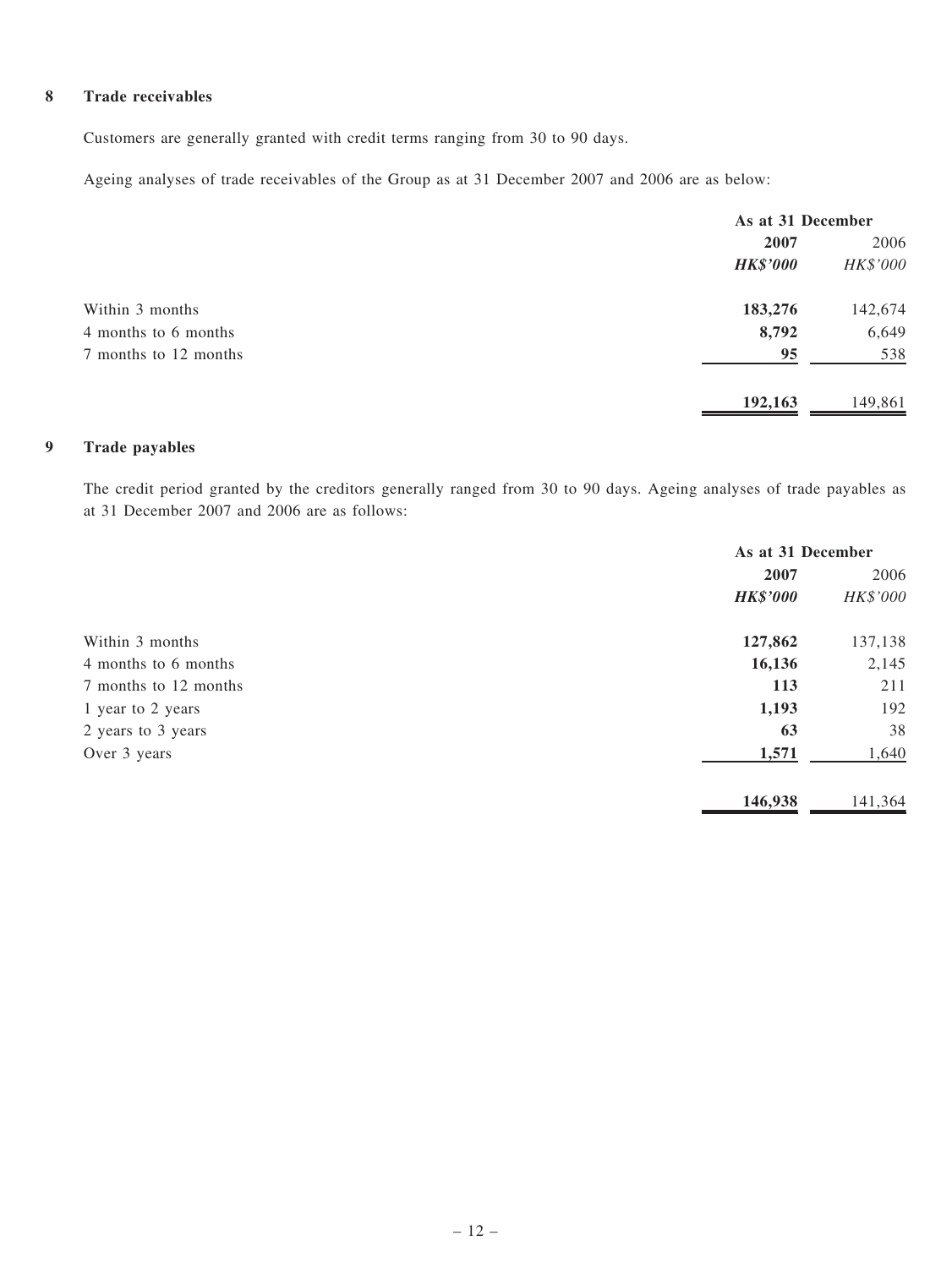#### OVERALL PERFORMANCE

During the reporting period, the revenue grew by of 30.9% over the last year. The noted decrease in net profit was mainly due to the unexpectedly large price surge of raw material, a common problem faced by all companies in the industry. In response to the rising costs, the management had implemented a number of measures to control the operating expenses and costs and raised the prices of certain products during the year. We expect these measures to bear results in the upcoming year.

#### BUSINESS REVIEW

During the review period, the Group continued to improve product mix and enhanced the sales mix of products with higher gross profit margins including hard-envelop facial tissue, soft-envelop facial tissue, paper napkins, handkerchief tissue as well as other multi functional papers such as kitchen paper towels. In 2007, the sales of the aforementioned products accounted for 34.20% of the Group's total sales (2006: 31.96%). The sales of toilet rolls accounted for 60.59% of the Group's total sales (2006: 61.54%).

Despite the tight market supply of some wood pulp, the output of the Group's major products remained a growth with steady quality. We were able to maintain sufficient product supply to meet the market demand. However, the constantly increased price of wood pulp caused the production cost to rise. Although the Group effectively controlled other costs and fees, as well as raised the prices of some products in a proper and gradual fashion during the second half of 2007. Since the impact of selling price increase is not instantaneous, the Group's profit margins was nevertheless affected. The Group's gross profit margin suffered a drop to 20.6% (2006: 25.1%).

Following the constant improvement of the living standards for urban and rural residents, and the production and development of small paper manufacturing plants being gradually ceased and limited due to the State's policy on environmental protection, the market demand for medium to high-end quality tissue paper products has been increasing constantly. Based on the situation and government policies, the Group continued to increase our output capability to satisfy the constantly increasing market demand. During 2007, the second construction phase of the Group's Beijing production base was in operation as of January and April 2007; the second construction phase of the production base in Jiangmen was in operation as of August 2007; and the second construction phase of the production base in Sichuan was in operation as of October 2007. All these produtction facilities provided an additional 70,000 tons of output capability. The Group's output capability has increased to 240,000 tons.

In addition, the Group will build a new production base in Longyou, Zhejiang. The first construction phase is expected to be in operation in stages by October and December 2008 with 40,000 tons of output capability in total. Meanwhile the third phase of 40,000 tons capability in Jiangmen, Guangdong, will begin production in stages by December 2008 and May 2009. By doing so, the Group will have an additional annual output capability of 80,000 tons. By then, the production base in Zhejiang will directly supply products to ''four provinces and one city'' in the eastern China, namely the Group's markets in Jiangxi, Zhejiang, Jiangsu, Anhui and Shanghai.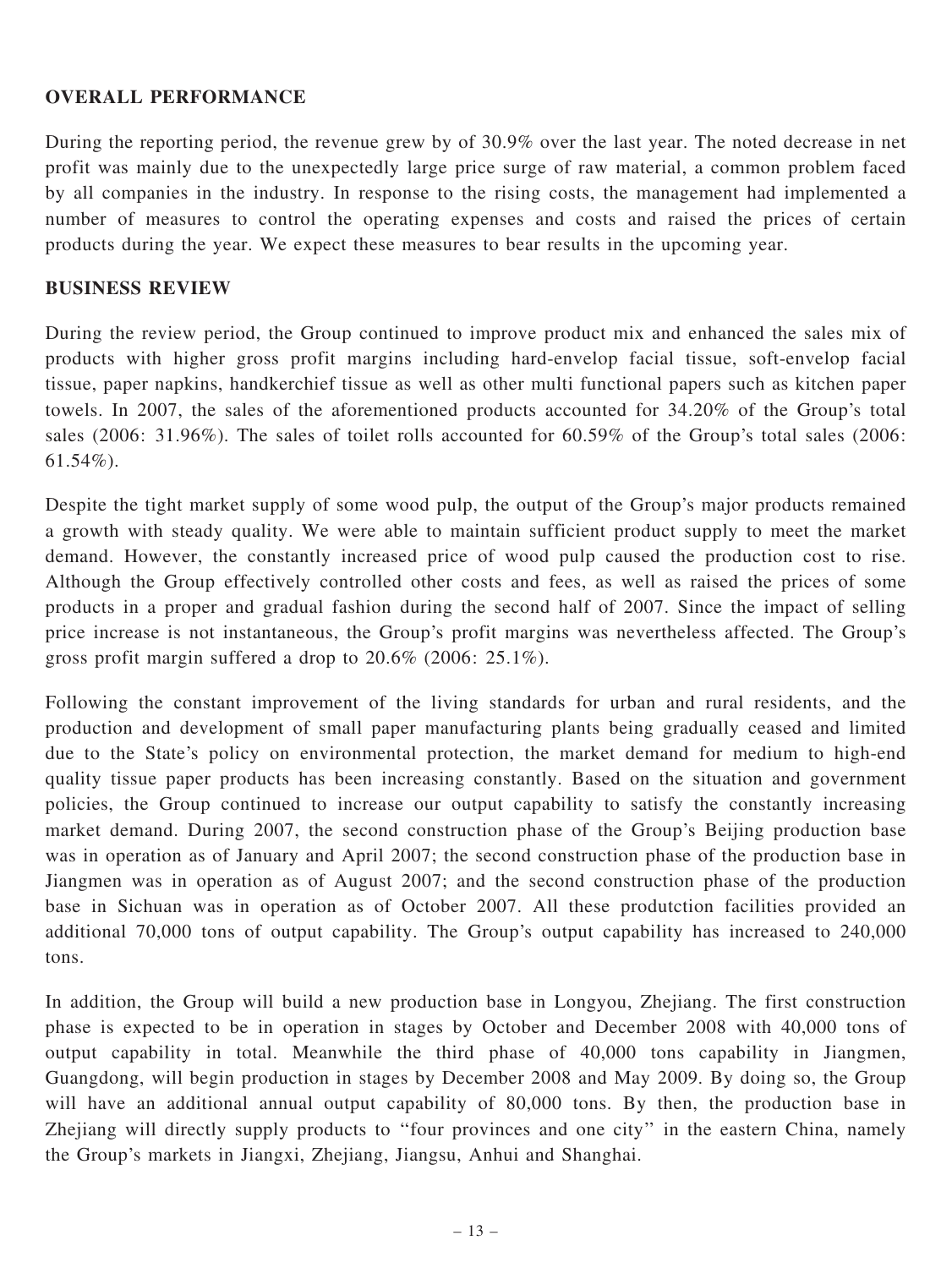The sources of funding in the coming year for the said capital expenditure are expected from internal resources (inclusive of proceeds from the Company's Initial Public Offering (''IPO'') in July 2007) and bank borrowings.

#### BUSINESS STRATEGY

Based on the existing sales model, the Group will keep expanding its sales network, optimizing the Group's sales team, enhancing its sales and service level. Facing a rapidly growing domestic market, the Group will not only release new products, stabilize and improve the product's quality, but will also devote more efforts in strategic planning such as new production base in Longyou Zhejiang. Since this will substantially reduce the Group's transportation cost and other relevant fees with regard to distributing products to the above mentioned markets, the competitiveness of the Group's products in those markets will be enhanced. With the Olympic Games to be held in China, the Group will fully implement its sports-oriented sales strategy to further increase the market value of the ''Vinda'' brand.

#### HUMAN RESOURCE & MANAGEMENT

As at 31 December 2007, the Group had a total of 4,246 full-time employees. To ensure the attractiveness of employees' compensation package, the employees' salary and remuneration will be decided following a thorough consideration of staff's experience and qualifications as well as taking into account of the market situation. Year end bonus and reward money will be dependent on the Group's results and the staff's actual performance.

### LIQUIDITY, FINANCIAL RESOURCES AND BANK LOANS

The Group's financial position remained healthy. As at 31 December 2007, the Group's bank and cash balances amounted to approximately HK\$258,788,000, including pledged bank deposits HK\$6,707,535 (31 December 2006: HK\$43,112,857), and short-term and long-term loans in aggregate amounted to approximately HK\$654,174,000 (31 December 2006: HK\$927,763,000). During the period, the Group's capital expenditure on the purchases and construction of new production facilities amounted to approximately HK\$348,021,000.

The annual interest rates of bank loans ranged from approximately 5.20% to 8.42%. As at 31 December 2007, certain property, plant and equipment with carry amount of HK\$334,325,743 (31 December 2006:HK\$382,696,270) were pledged to secure for bank loans. As at 31 December 2007, the gross gearing ratio was approximately 44.61% (as at 31 December 2006: 200.34%), which was calculated on the basis of the amount of total borrowings as a percentage of the total shareholders' equity. The net gearing ratio, which was calculated on the basis of the amount of total borrowings less bank balances and cash as a percentage of the total shareholders' equity, was approximately 27.4 % (as at 31 December 2006: 187%). These ratios were very substantially improved by the proceeds from new shares issued in connection with the global offering (gross proceeds: approximately HK\$813,777,000) and the exercise of over allotment option (gross proceeds: approximately HK\$165,913,000), both completed in July 2007.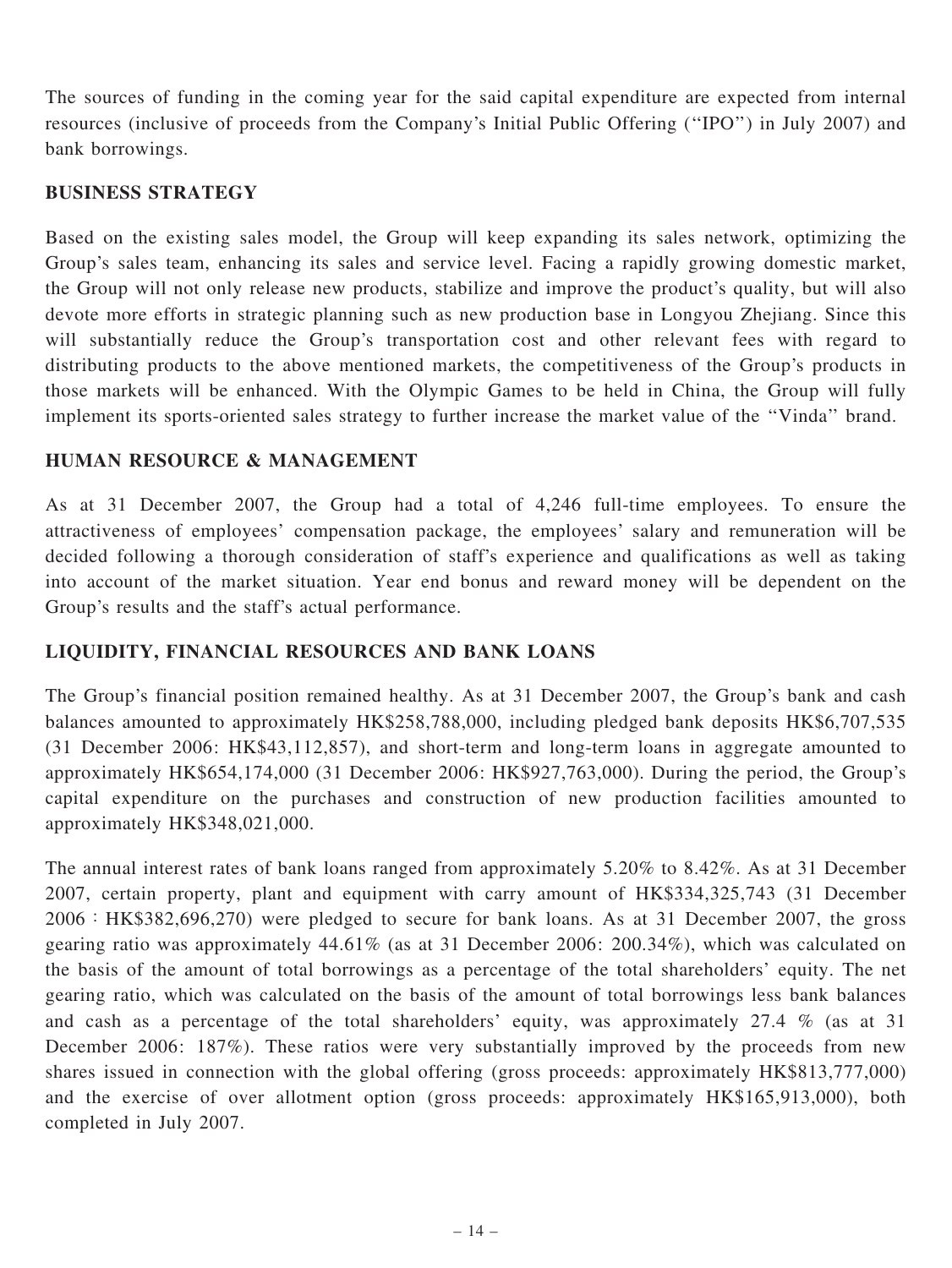### USE OF THE PROCEEDS FROM INITIAL PUBLIC OFFERING (''IPO'')

In July 2007, the company issued 266,220,006 ordinary shares of HK\$0.1 par value pursuant to the IPO at an Offer Price of HK\$3.68, raising net proceeds of approximately HK\$881,416,333 (after deducting underwriting fees and expenses incurred by the Company in connection with the Global Offering). The proceeds were used up to 31 December 2007 in the following manner:

|                                           |                       |                        | <b>Balance as at 31</b> |
|-------------------------------------------|-----------------------|------------------------|-------------------------|
|                                           | <b>Per Prospectus</b> | <b>Amount Utilised</b> | December 2007           |
|                                           | HK\$ million          | HK\$ million           | HK\$ million            |
| To construct new manufacturing facilities | 144.7                 | 85.7                   | 59.0                    |
| To acquire paper making machine           | 254.3                 | 182.6                  | 71.7                    |
| To acquire processing machines            |                       |                        |                         |
| and related facilities                    | 127.4                 | 84.0                   | 43.4                    |
| To repay short-term loans                 | 297.6                 | 289.1                  | 8.5                     |
| To meet working capital needs             | 46.0                  | 57.0                   | (11.0)                  |
|                                           | 870.0                 | 698.4                  | 171.6                   |

The remaining portion of the net proceeds was placed with banks in Hong Kong and mainland as shortterm deposits.

### FOREIGN EXCHANGE RISK

The Group focuses on operating our business inside the PRC. The denomination and settlement of the majority of our businesses is denominated in Renminbi (''RMB''), while the majority of major imported raw materials are paid in United States dollar (''US\$''). The Group's entities utilise long-term contracts to manage foreign exchange risks generated from future business deals and the recognition of assets and liabilities. Foreign exchange risks would come from future business deals and the confirmation of assets and liabilities that denominated in a currency not used by our entities as the functional currency. As at 31 December 2007, the Group did not issue any tools of sizable amount or entered into any contracts for the purpose of foreign exchange hedging.

### FUTURE PROSPECT

In its ''World Economic Situation and Prospects 2008'' released on 9 January 2008, the United Nations anticipated that in 2008 China's economy will grow by 10% and China's economy will remain a steady and fast development. This will bring unlimited opportunities and great challenges to the Group.

The prices of both energy and supplementary materials are still on an upward trend. Thus, the cost of the Group is under a certain degree of pressure. However, through integrating product mix and pricing structure, increasing the ''added value'' of products as well as increasing the product price in a proper fashion, profit margins would rise again gradually. Moreover, the Group will properly ease the pressure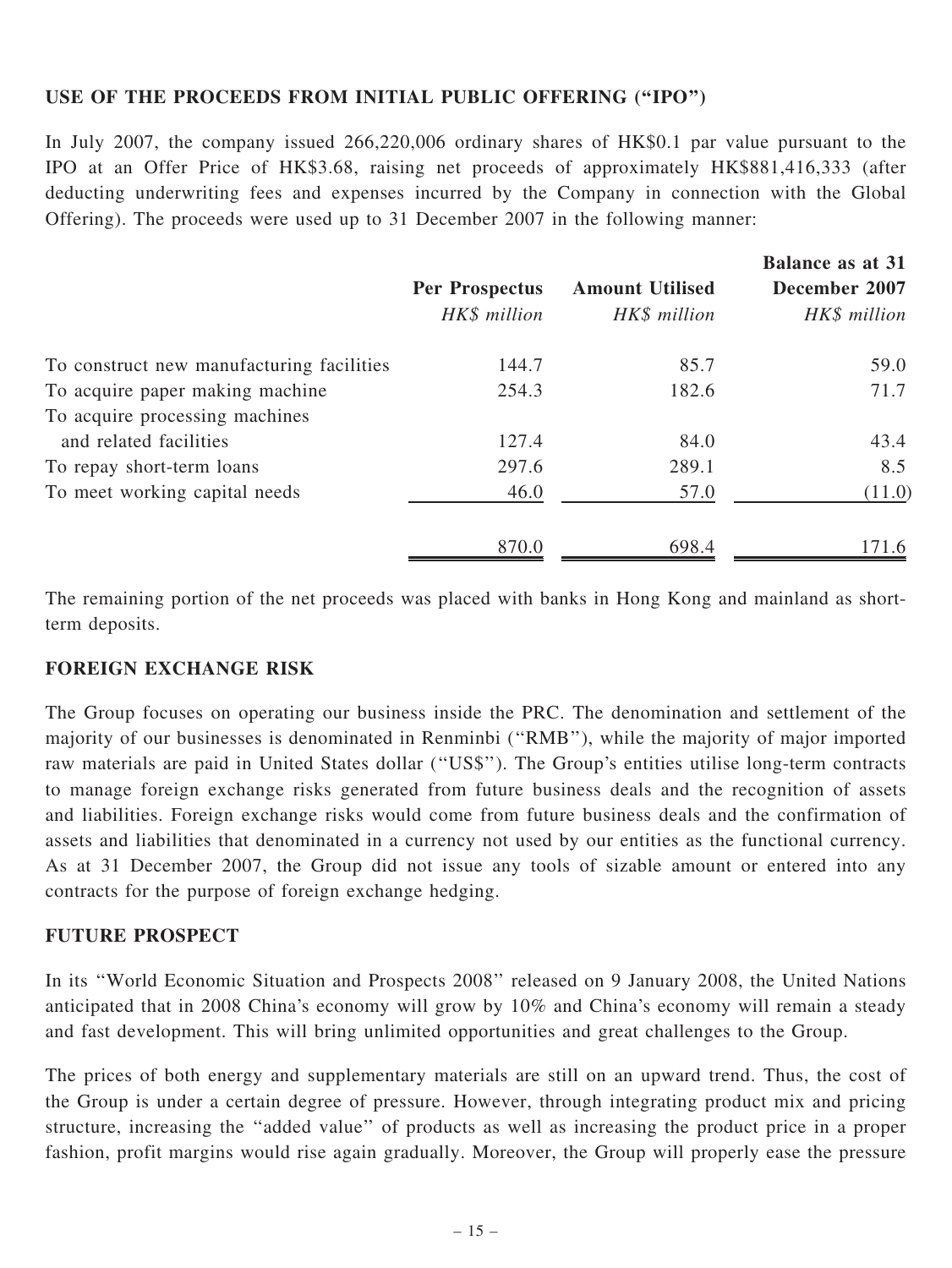due to cost increase by perfecting the product mix through the continuous launch of new products, constantly improving internal control system, implementing effective cost control measures, expanding the sales and marketing network, and strengthening marketing and publicity, etc. To do so, the Group will closely monitor the market, firmly utilize the company strategy, and do our best in the following work:

- 1. Based on the goal of cost control, strengthening the co-ordination between production and sales, fully utilizing the Group's integrated efficiency and the coordinating effect, perfecting the benchmark of production techniques and enhancing operating efficiency.
- 2. Fully utilize the advantage of centralized management and unified operation. With regard to purchasing and sales, we will continue to strengthen market research, increase market responsiveness, fully utilize the advantage of the centralized purchase of raw and supplementary materials, and foster professional management. Based on confirmed sales orders, we will devise a more scientific purchasing plan, control inventory reasonably and strive to lower the purchasing and inventory costs.
- 3. Continue to focus on the strategy of talents, strengthen staff training and management, enhance work skills and the overall quality of all employees, and strengthen the cultivation of talents for internal crucial positions.
- 4. Continue to improve and perfect the product and sales structures; increase the ratio of high-profit products.

In 2008, the Group will fully utilize the advantage of integration, strive to innovate, continue to enhance our ability in sustainable development and consolidate our core competitiveness. We will focus on increasing our market share in the southwest and eastern China. We will expand our market in a planned and strategic manner through our favorably established sales and marketing channels, quality products and the strong sales network. The Group believes that the momentum for business growth remains strong and will continue in the future.

### FINAL DIVIDEND

The Board has resolved to propose to shareholders the distribution of a final dividend for the year ended 31 December 2007 at HK2.2 cent totaling HK\$19,884,517, subject to approval by shareholders at the annual general meeting (the ''AGM'') on 27 May 2008. If so approved by shareholders, it is expected that the final dividend will be paid on or about 27 June 2008 to shareholders whose names appear on the register of member of the Company on 23 May 2008.

### CLOSE OF REGISTER OF MEMBERS

The register of members of the Company will be closed from 23 May 2008 to 27 May 2008 (both days inclusive), during which period no transfer of shares will be registered. In order to establish entitlement to the final dividend to be approved at the ''AGM'' (and payable on or about 27 June 2008), all transfers accompanied by the relevant share certificates must be lodged with the Company's share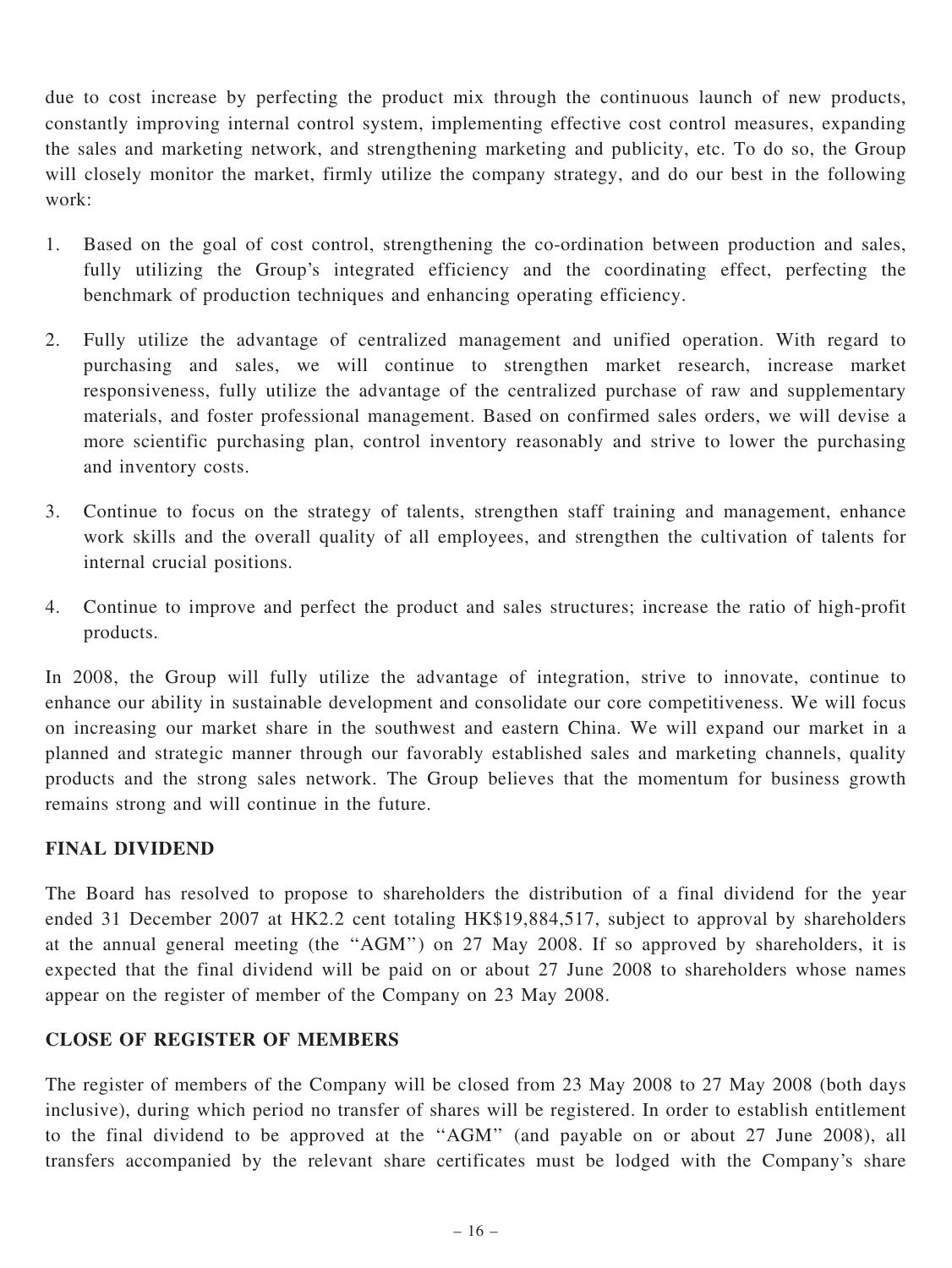registrar, Computershare Hong Kong Investor Services Limited, at Shops 1712–1716, 17th Floor, Hopewell Centre, 183 Queen's Road East, Wanchai, Hong Kong, not later than 4:00 pm on 22 May 2008 for registration of transfer.

## PURCHASE, SALE OR REDEMPTION OF THE COMPANY'S LISTED SECURITIES

Since the listing of the Company's shares on the Stock Exchange on 10 July 2007, no listed share has been redeemed. Neither the Company nor any of its subsidiaries has purchased or sold any of the Company's listed shares during the year under review.

## CORPORATE GOVERNANCE

The Company is committed to maintain a high standard of corporate governance practices by emphasizing a quality board of directors, sound internal control, transparency and accountability to all of the shareholders of the Company. The Company has complied with the Code on Corporate Governance Practices except for deviations from provision A.2.1 of the Code provision A.2.1 stipulates that the roles of chairman and chief executive officer should be separate and should not be performed by the same individual. Mr. LI Chao Wang is currently both the Chairman of the Board and the Chief Executive Officer. The Board believes that the posts of Chairman and Chief Executive Officer being performed by the same person would provide the Group with strong and consistent leadership in the development and execution of long-term business strategies and development plans. The Board believes that there is adequate balance between the power and duty.

# MODEL CODE FOR SECURITIES TRANSACTIONS BY DIRECTORS

The Company has adopted the Model Code as set out in Appendix 10 to the Listing Rules as its code for dealing in securities of the Company by the directors of the Company.

The Company has made specific enquiry of all its directors regarding any non-compliance with the Model Code. All the directors of the Company confirmed that they have complied with the required standard set out in the Model Code since the Listing Date.

### AUDIT COMMITTEE

The Company has established an audit committee comprising two independent non-executive directors, namely Mr. Kam Robert and Mr. Hui Chin Tong Godfrey and a non-executive director Mr. Mak Kin Kwong. The chairman of the audit committee is Mr. Kam Robert.

The Audit Committee reviewed with management the accounting principles and practices adopted by the Group and discussed auditing, internal control and financial reporting matters including the review of the audited financial statements for the year ended 31 December 2007.